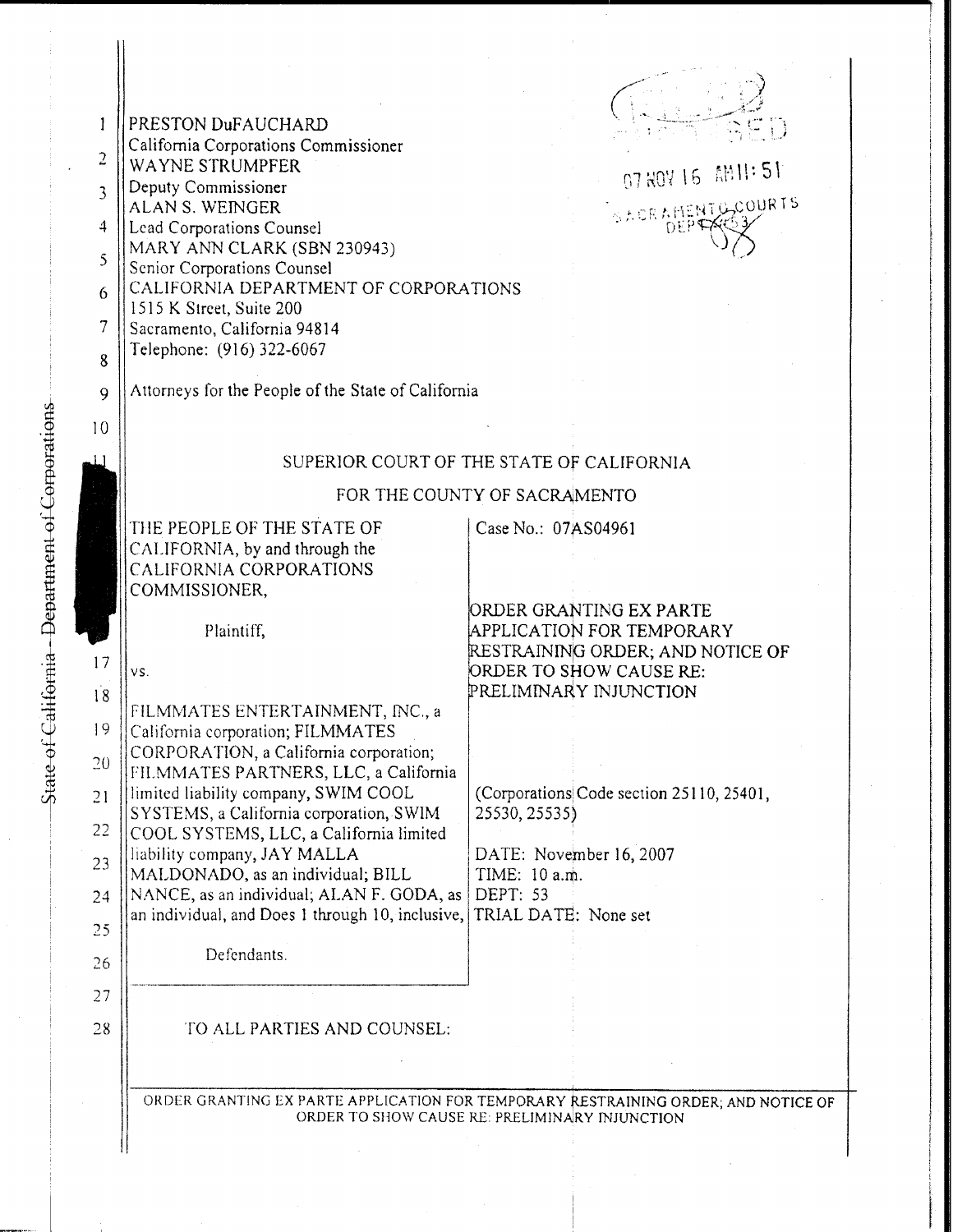## TO ALL PARTIES AND COUNSEL:

THE COURT, having reviewed the above Ex Parte Application of Plaintiff, accompanying  $\frac{3}{10}$  Declarations and supporting documents, and for good cause appearing, hereby GRANTS the Ex Parte Application, and issues the Temporary Restraining Order. Mary Ann Clark, Senior Corporations Counsel, appeared for Plaintiff, the People of the State of California by and through the California Corporations Commissioner.

8 || IT IS HEREBY ORDERED THAT:

1. Defendants FilmMates Entertainment, Inc., FilmMates Corporation, FilmMates 10 | Partners, LLC, Jay Multed to blamed and Bill Finnee, and their officers, directors, successors in interest, agents, employees, attorneys in fact, and all persons acting in concert or participating with them, shall be and are hereby temporarily restrained from engaging in, committing, aiding and abetting, or performing directly or indirectly, by any means whatsoever, any of the following acts:

A. Violating Corporations Code section 25401, by offering to sell or selling any security of any kind, including but not limited to, the securities described in this Complaint, by means of any  $16$  W written or oral communication which includes any untrue statement of material fact or omits or fails  $17$  || to state any material fact necessary in order to make the statements made, in the light of the  $\frac{18}{\text{c}}$  circumstances under which they are made, not misleading, including but not limited to the 19 | misrepresentations and omissions alleged in this Complaint; For California California California - Dependent of Corporations Corporations, Fundations of Corporations in the corporations and the corporations and the corporations and the sale of the following acts:<br>
11 the m, shall

 || B. Violating Corporations Code section 25110, by offering to sell, selling, arranging for  $\parallel$  way dealing or participating in the offer or sale of, any security of any kind, including but not limited || to the securities described in this Complaint, unless such security or transaction is qualified or | exempted or not subject to qualification;

25 | C. Violating the Desist and Refrain Order issued by the California Corporations  $26$  | Commissioner on October 25, 2005, by offering and selling unqualified, non-exempt securities in  $27$  Violation of California Corporations Code section 25110;

28 | D. Removing, destroying, mutilating, concealing, altering, transferring, or otherwise

ORDER GRANTING EX PARTE APPLICATION FOR TEMPORARY RESTRAINING ORDER; AND NOTICE OF ORDER TO SHOW CAUSE RE: PRELIMINARY INJUNCTION

2

 $\mathbf{I}$ 

2

 $\ddot{4}$ 

5

6

 $\overline{7}$ 

9

 $11$ 

 $12$ 

 $13$  $\frac{3}{14}$ 

 $\frac{15}{11}$